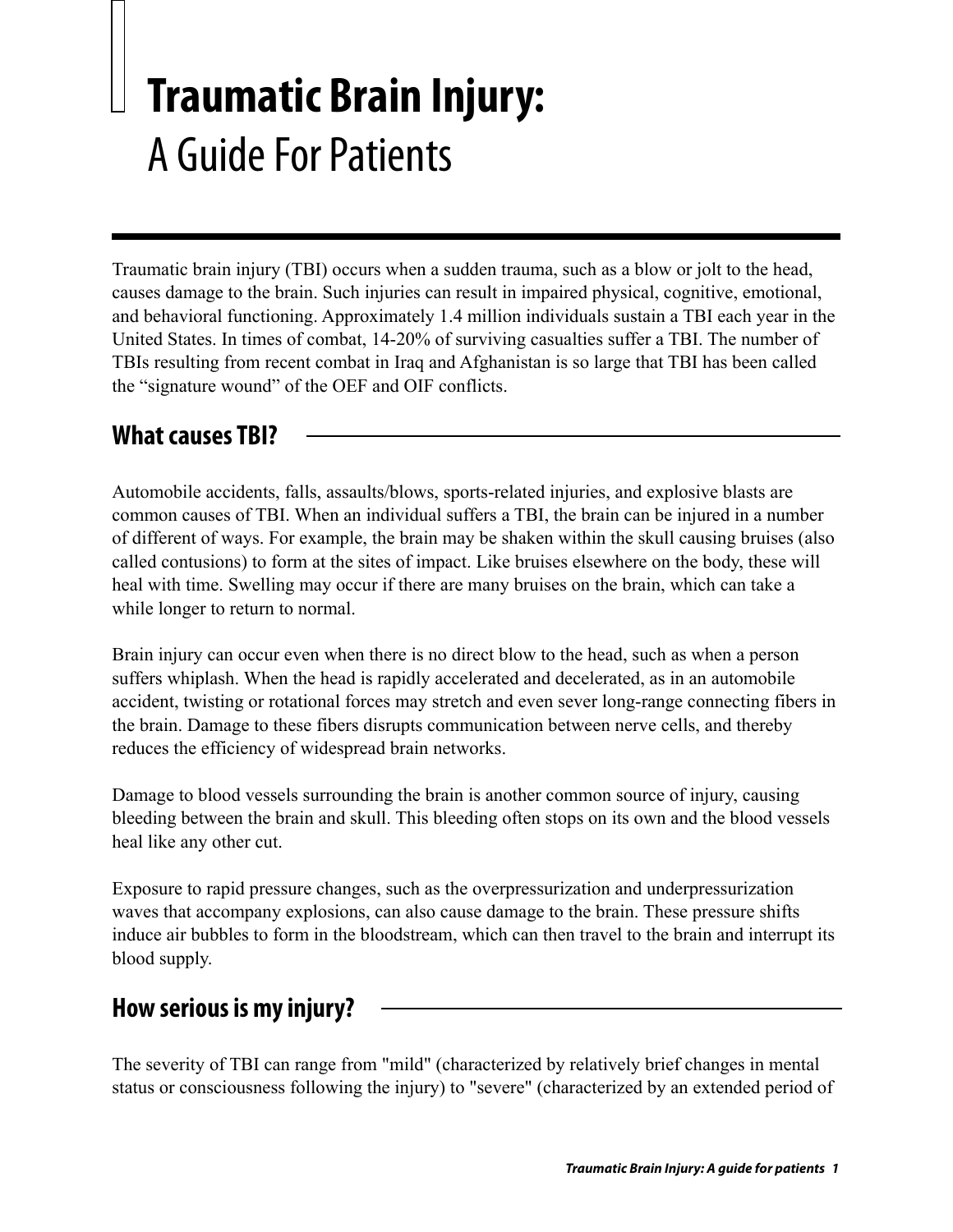unconsciousness or amnesia after the injury). Thus, the length of time that a person is unconscious is one way to measure the severity of the injury. If you weren't knocked out at all or if you were unconscious for less than 30 minutes, your injury was most likely minor or mild. If you were knocked out for more than 30 minutes but less than 6 hours, your injuries were probably moderate.

Approximately 80% of TBI cases are classified as mild, with emergency room visits for mild TBI (MTBI) topping one million each year. Although this is a very high number of cases, there may even be more MTBIs than that. We don't know for sure because a number of cases go unreported or undetected. MTBIs are especially difficult to diagnose because these individuals typically do not show obvious physical signs of injury (for example, skull fracture), and rarely display evidence of brain damage on neuroimaging exams.

The term "mild" may be misleading in reference to brain injury. Although someone may only be dazed or confused or have a brief loss of consciousness in MTBI, evidence of impaired brain function is often clear. Cognitive changes, headaches, dizziness, and a number of other symptoms may be observed following MTBI. The actual harmful effects on daily functioning of persons with MTBI may be large depending on what type of activities that person must do on a daily basis.

## **How is TBI diagnosed?**

Diagnosis of TBI is difficult because affected individuals may not show physical signs of injury. Even sophisticated neuroimaging techniques may fail to detect signs of brain injury. Tests such as EEG, CAT scans, and MRIs are often "normal." Typically, only relatively large abnormalities are detected by current clinical imaging techniques. Neuropsychological testing may be performed in cases of suspected TBI and can be an effective method of identifying associated cognitive deficits. A comprehensive neuropsychological battery takes several hours to administer and includes a broad range of tests. On formal testing, persons with TBI may show problems in information processing speed, memory, and distractibility. By one month, the effects are usually mild in young persons with no previous problems with health or thinking. By about three months, these problems resolve in most cases, although a few will continue to have difficulties.

## **What are the common symptoms of TBI?**

After TBI, persons often report symptoms in the days, weeks, and perhaps months following injury, but do improve over time. The most common symptoms after head injury are known as post-concussion syndrome (PCS). These symptoms include physical complaints (dizziness, fatigue, headaches, visual disturbances, trouble sleeping, sensitivity to light and sound, poor balance), cognitive changes (poor concentration, memory problems, poor judgment and impulsivity, slowed performance, difficulty putting thoughts into words), and psychosocial concerns (depression, anger outbursts, irritability, personality changes, anxiety).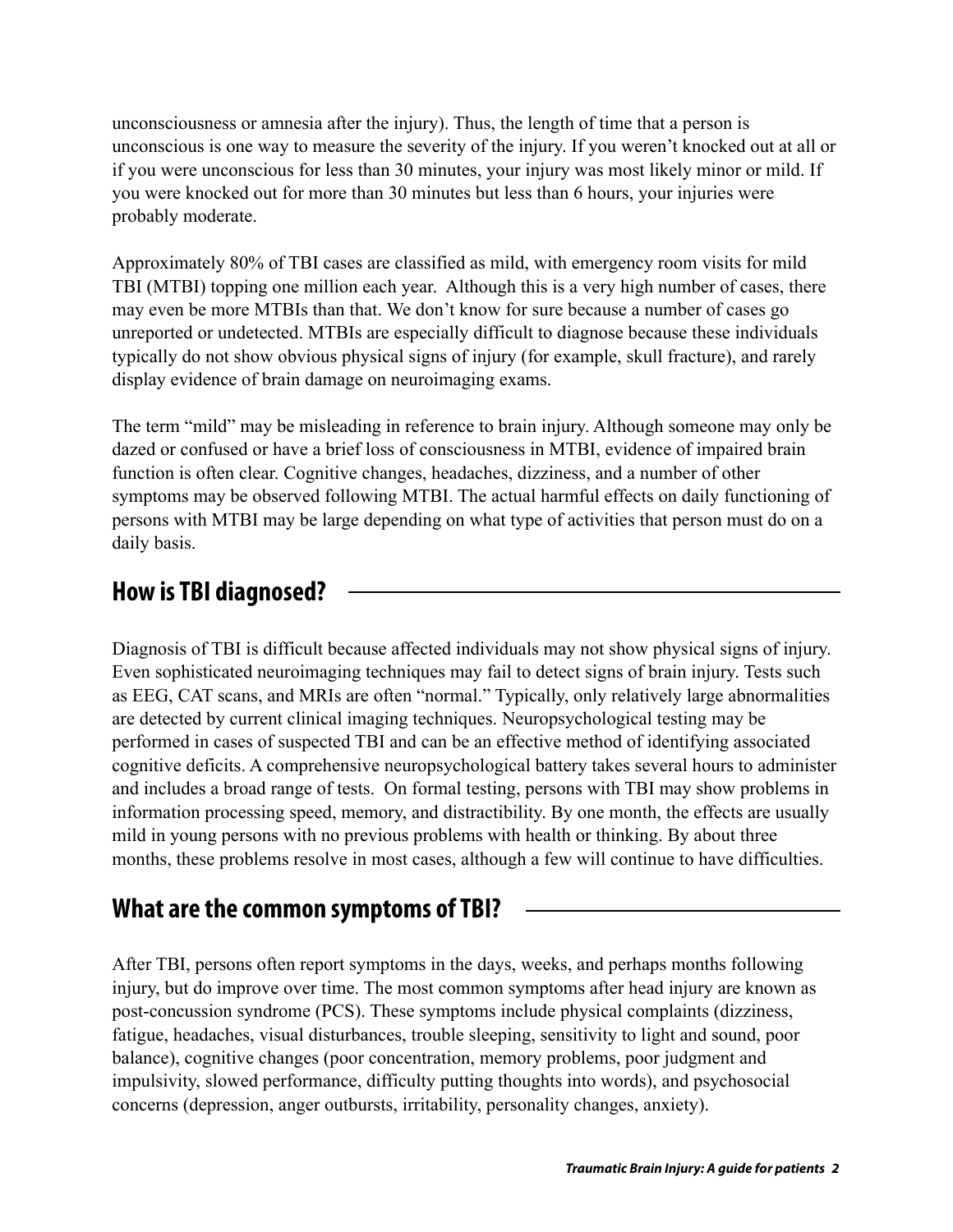These symptoms are part of the normal recovery process and are not signs of brain damage or medical complications. These symptoms are expected as you get better and are not a cause for concern or worry. The majority of patients with PCS recover completely in 3 to 6 months. For a minority of patients, approximately 20%, symptoms may persist for a longer period of time. Most patients don't develop PCS symptoms until days or even weeks after the accident, but the syndrome can begin sooner. Either way, the symptoms often disappear without any special treatment. A list of some of the symptoms you can expect is shown below, along with the percentage of head injured patients that experience each symptom at some point during their recovery.

| <b>Symptom</b>              | Percentage |
|-----------------------------|------------|
| Sleep difficulties          | 80%        |
| Poor concentration          | 71%        |
| Irritability                | 66%        |
| Fatigue                     | 64%        |
| Depression                  | 63%        |
| Memory problems             | 59%        |
| Headaches                   | 59%        |
| Anxiety                     | 58%        |
| Trouble thinking            | 57%        |
| <b>Dizziness</b>            | 52%        |
| Blurry or double vision     | 45%        |
| Sensitivity to bright light | 40%        |

## **Symptoms of Post-concussion Syndrome**

When unrecognized and untreated, these symptoms often disrupt the individual's work setting and family relationships. People frequently report feeling as though they are "going crazy." Healthcare providers may consider them overanxious and therefore fail to diagnose TBI, when what the patients are truly experiencing are the symptoms of the TBI.

# **What can I do about these symptoms?**

PCS is a normal part of recovery. Most patients will be back to normal by 3 months without any special treatment. The symptoms are not a sign of relapse or brain damage. The syndrome is expected even after minor head injury. Few patients will experience all of the symptoms, but even one or two of the symptoms can be unpleasant.

Some patients find that at first, PCS makes it hard to work, get along at home, or relax. The best way to deal with this is to resume activities and responsibilities gradually, a little at a time. The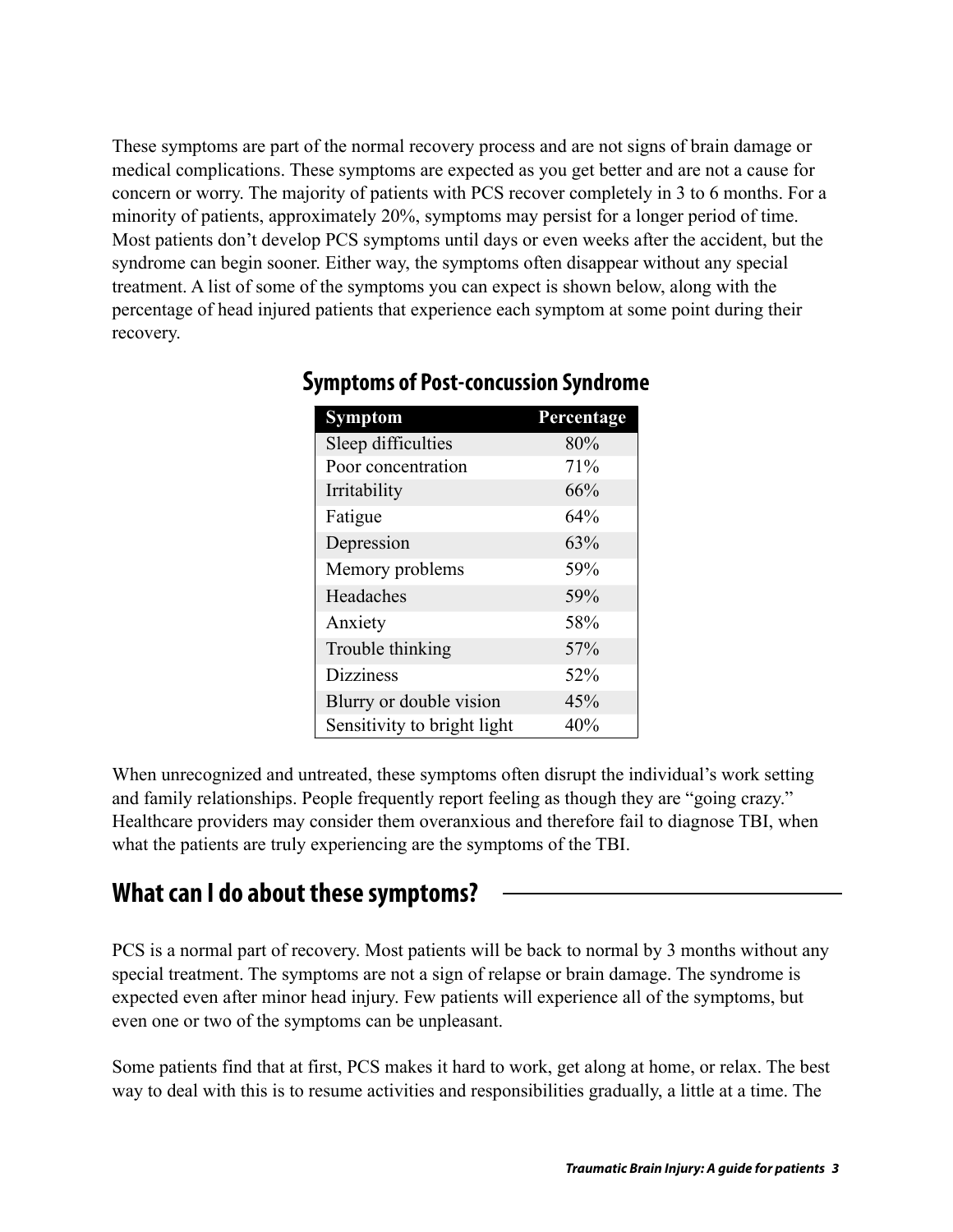time you spend at work, getting together socially, with your family, or exercising should be determined by what you are comfortable with. You should pace yourself, and be sure to get all the rest you need. If your symptoms get worse, or if you notice new post-concussion symptoms, this is a sign that you are pushing yourself too hard. Ignoring your symptoms and trying to "tough it out" often make the symptoms worse. Symptoms are your body's way of giving you information. A broken bone or a torn muscle hurts so that you won't use it and it has time to heal. Post-concussion syndrome is your brain's way of telling you that you need to rest it. Most doctors who treat head injuries agree that recovery is faster when the patient gets enough rest and resumes responsibilities gradually.

Scientific studies by neurologists in the Netherlands show that 1 week of relaxing at home and then a week of gradually increasing activity after leaving the hospital is best for most patients. Most of the patients who took this advice were back to normal at work or school in 3-4 weeks. Most of the patients who weren't told what to do took 5-12 weeks to get back to their normal routine. They also had more post-concussion symptoms, especially irritability, trouble concentrating, and memory problems, than patients who returned to their routines gradually.

Thinking and worrying about your symptoms can make them seem worse. This is partly because paying attention to a feeling seems to magnify or increase it. If you pay attention to your heartbeat or breathing for a minute or two, you will see that the sensations seem to become more noticeable. Concentrating on the symptoms of PCS will also make them more noticeable.

It is important to remember that the symptoms are a normal part of recovery and will likely go away on their own. Of course, we all have some of these symptoms once in a while anyway. After a head injury it can be easy to forget that we were sometimes irritable, tired, had headaches, couldn't concentrate, or forgot things even before the accident. Try to deal with these things the same way you did before.

Some of the symptoms you notice may actually have nothing to do with your head injury. The symptoms of PCS are pretty much the same as the symptoms of ordinary day-to-day stress. A list of symptoms is shown below, along with the percentage of people who experience each symptom even though they didn't have a head injury.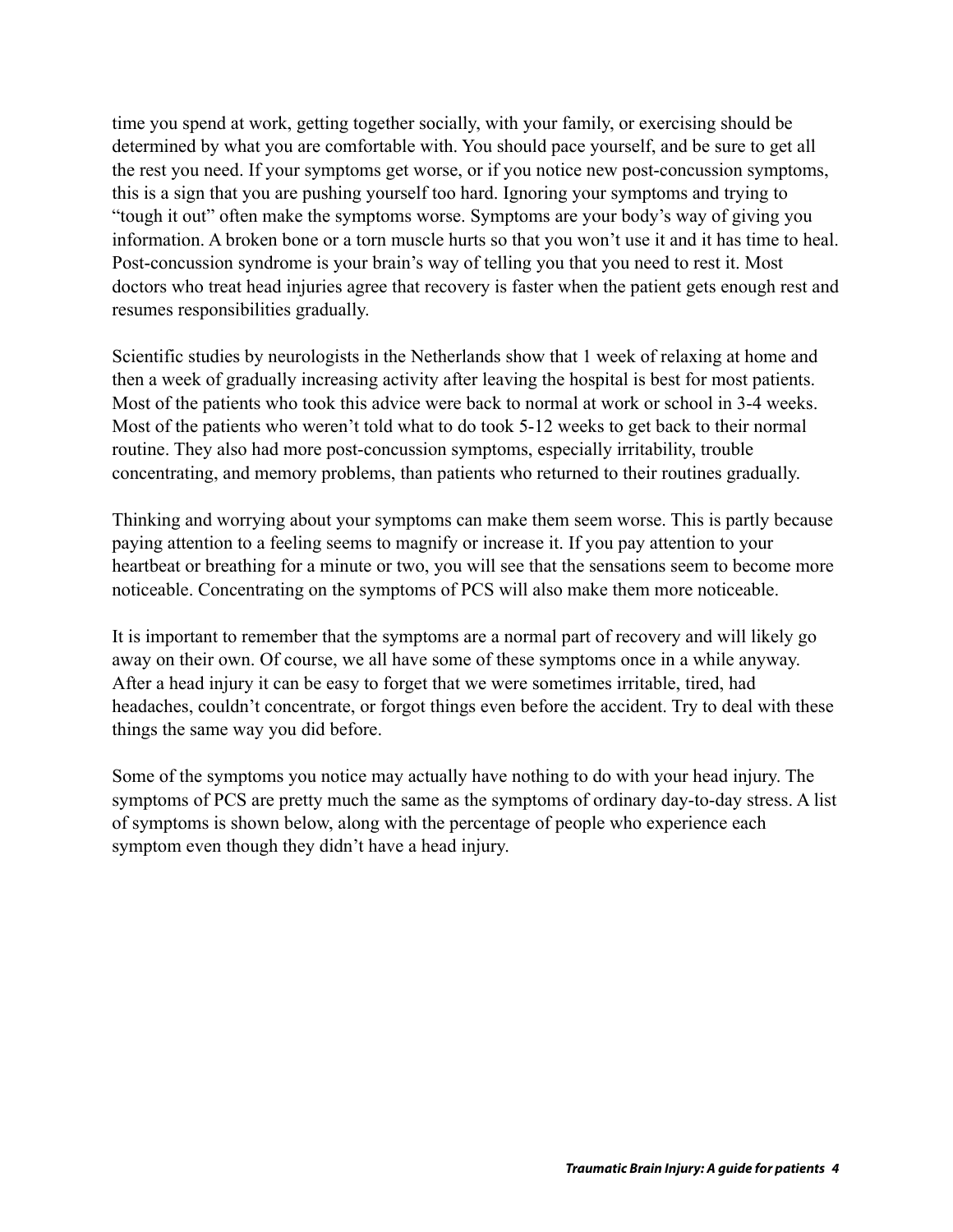| <b>Symptom</b>              | Percentage |
|-----------------------------|------------|
| Poor concentration          | 14%        |
| Irritability                | 16%        |
| Fatigue                     | 13%        |
| Depression                  | 20%        |
| Memory problems             | 20%        |
| Headaches                   | 13%        |
| Anxiety                     | 24%        |
| Trouble thinking            | 6%         |
| <b>Dizziness</b>            | 7%         |
| Blurry or double vision     | 8%         |
| Sensitivity to bright light | 14%        |

## **Symptoms of Everyday Stress**

The reason that the symptoms of PCS are so much like the normal signs of daily stress is that one main cause of these symptoms is exactly the same: everyday stress. Of course your TBI has a lot to do with it, but having a head injury adds more stress to your life, not just bumps and bruises to your head. The accident itself, being in the hospital, and going back to work and school are all things that add stress to most patients' lives. Bills can pile up, time is lost, there may be injuries to other parts of your body. And just like a pulled muscle or bruised leg, your brain takes some time to recover. You may have some trouble with work or school at first, and this may be stressful and frustrating, even though it is normal. Trying to do your regular work right after a head injury is like trying to run with a pulled muscle. You can't see it, it may not be serious, but it takes some time to get better.

Another main cause of stress after a head injury is worry about the symptoms you have. Scientific studies by neurosurgeons and neuropsychologists in New Zealand show that patients who get an information booklet like this one recover faster and feel better during recovery than patients who don't know what to expect. That's why we gave you this booklet! Doctors in the United States who treat head injuries agree that the single most important factor in recovery is that you know what to expect and what to do about the symptoms.

## **Managing specific symptoms**

#### **Poor Concentration**

The main cause of poor concentration is tiredness. When it becomes difficult to concentrate on what you're doing, take a break and relax. Between 15 and 30 minutes a day should be enough. If you still continue to have problems, your work day, class schedule, or daily routine should be temporarily shortened. Trying to "stick to it" won't help, and usually makes things worse.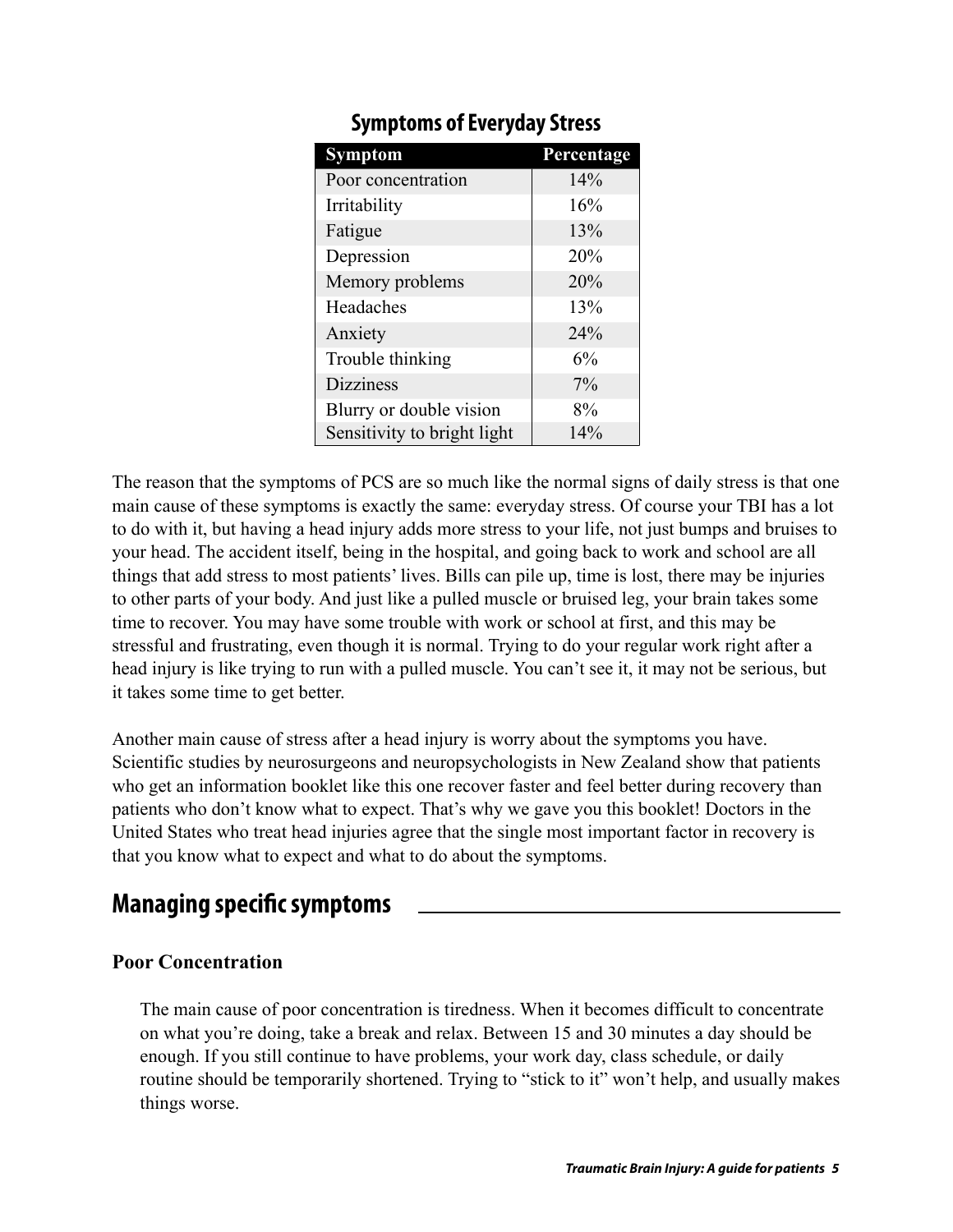Reducing distractions can help. Turn down the radio or try to work where it's quiet. At first, avoiding noisy environments may be helpful, then return to them gradually. Don't try to do too many things at once. Writing while you talk on the phone or taking notes as you listen to someone are examples of doing two things at the same time. It may be difficult for you to concentrate on more than one thing at first. You will be better able to concentrate when you've had enough rest. So, if you really need to concentrate on something important, do so when you're feeling fresh.

#### **Fatigue**

It is normal to be more tired after a head injury. Most people experience some degree of fatigue during their recovery. The only sensible treatment for being tired is rest. Avoid wearing yourself out. Gradually increase your activity level. You may find that you need to sleep more than usual, in which case it is a good idea to get the extra sleep that you need. Most patients have more energy in the morning than later in the day. An afternoon nap can help if you find that it is harder to do things at the end of the day. Physical and mental fatigue usually diminishes over time; it should be greatly improved within 6 months after a brain injury.

It may seem counterintuitive, but a well-designed exercise program can help your physical and mental endurance. Adding activity gradually is the key. For instance, an hour of morning activity may be all that you can handle. From there, you slowly and incrementally add activity followed by rest breaks. Closely monitor your fatigue levels until you reach an acceptable level that you can tolerate, and be careful to avoid extreme fatigue.

#### **Simple suggestions to reduce fatigue:**

- Follow a regular sleep schedule and reduce disruptions. Try to sleep for at least 8 hours per night.
- Take scheduled naps and rest breaks, but be increasingly active in between.
- Do strenuous activities when energy is normally highest and rest when energy is normally lowest.
- Simplify tasks whenever possible conserve your energy.
- Add tasks only as you can tolerate them, slowly and incrementally.
- Set a cut-off time for ending daily activities.
- Plan proper nutrition. Eat healthier foods and stay on a fairly structured routine.
- Use stress management and relaxation techniques.
- Get help to become and stay organized.
- Start a diary to understand patterns and triggers of fatigue.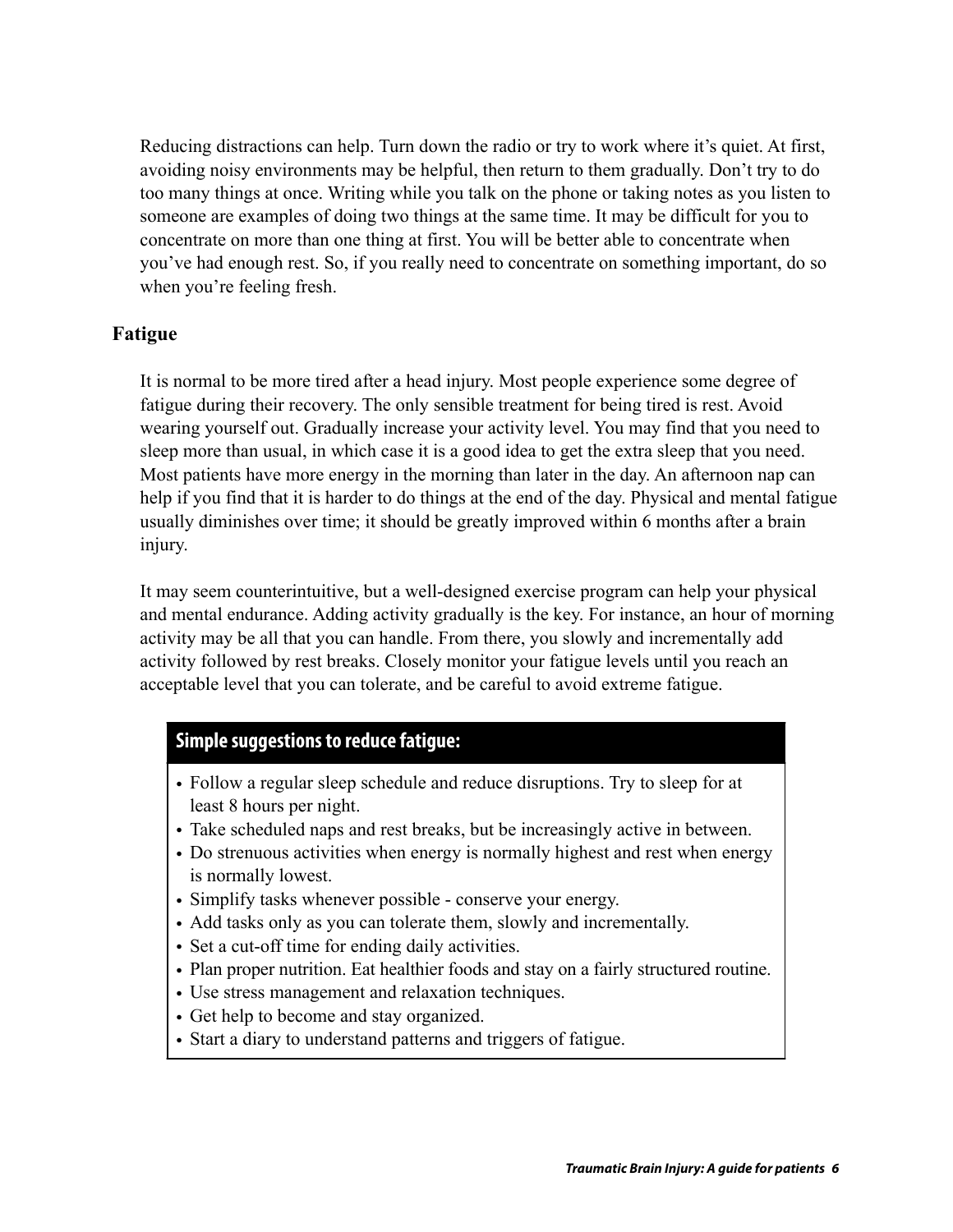#### **Sleep Difficulties**

You might expect that the fatigue you experience during recovery would cause you to sleep more soundly. However, sleep disturbance is actually quite common following a brain injury. Studies have shown that individuals who suffer a brain injury often have difficulty getting to sleep and maintaining uninterrupted sleep at night, and thus experience excessive daytime sleepiness. When they do sleep, their sleep is lighter and less restful, and they frequently awaken. Getting adequate sleep is very important in the healing process. If you don't sleep well at night, you'll be more tired during the day. When you're tired during the day, you'll find it difficult to concentrate, and may become irritable and angry more easily. Thus, lack of sleep can exacerbate your other symptoms.

#### **Simple suggestions to improve your sleep habits and routines:**

- Wake up at roughly the same time each morning.
- Avoid caffeine, especially in the evenings.
- Avoid exercising late in the evening.
- Set your bedroom temperature to a comfortable level.
- Ensure that your bedroom is quiet and dark.
- If you take daytime naps, try to rest long enough to re-energize (30 minutes or less should be sufficient), but not so long that you'll have difficulty falling asleep in the evening.

#### **Irritability and emotional changes**

Some people show emotions more easily after a brain injury. They may yell at people or say things they wouldn't normally say, or get annoyed easily by things that normally would not upset them. Some may even get violent. You may also find that you get more emotional in other ways, getting frustrated or tearful when you normally wouldn't. This behavior does not necessarily mean that you are feeling a deep emotion, but can occur because the brain is not regulating emotions to the same extent as before the injury. If any of these episodes happen, it is usually a sign that it is time to take a rest from what you are doing and get away from it. There are a variety of different techniques to deal with irritability. Some people find that leaving the frustrating situation temporarily is helpful. Others employ relaxation techniques or attempt to use up emotional energy through exercise. One frequent cause of irritability and emotionality is fatigue. People lose their tempers more easily when they are tired or overworked. Adjust your schedule and get more rest if you notice yourself becoming irritable or emotional.

Everyone gets angry from time to time, often with good reason. Being irritable only becomes a problem when it interferes with your ability to get along with people from day to day. If you find yourself getting into arguments that cause trouble at home or work, try to change the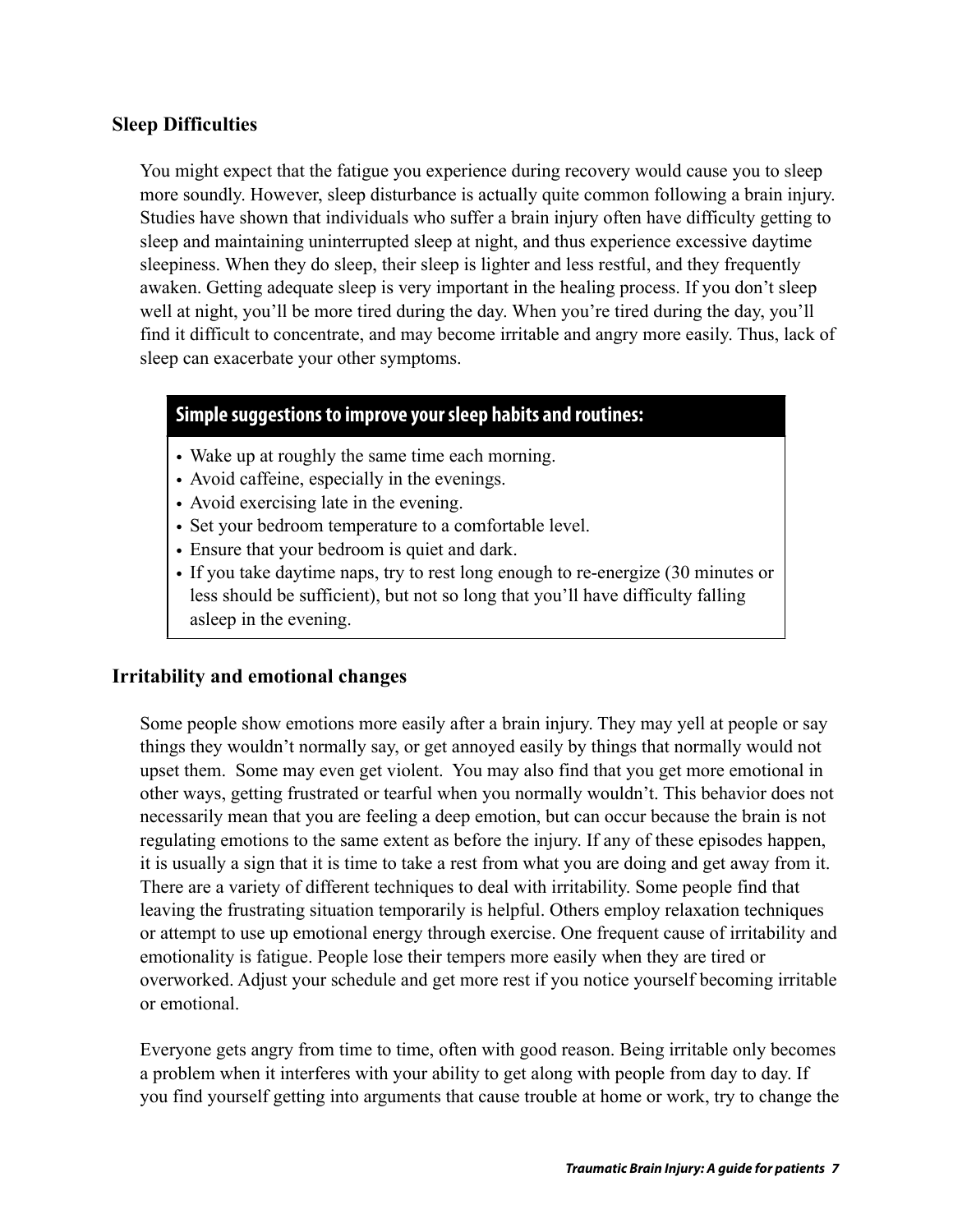way you think about things. Thoughts often make us more angry than what actually happened. You can see this yourself my imagining an irritating situation and why it would make you angry.

There is usually a reason that irritating things happen. When something makes you angry, ask yourself what caused it. Family, friends, or co-workers can do things that bother us at times. Try to think of why they did whatever it was that irritated you. What would they say the reason was? Thinking about what caused a problem is the first step toward solving it.

Problems can usually be solved better if you stay calm and explain your point of view. The steps you need to take to solve a problem will be the same when you are calm as they would be if you were irritated. Try to remind yourself of this when you find yourself becoming irritable.

You can usually come up with several ways to solve a problem. Try to think of at least five different ways, and then decide on which is best. Just realizing that there are several things you can do to solve a problem will make it a lot less irritating.

#### **Depression**

For reasons we do not fully understand, depression seems to occur more often after a brain injury. More than one-third of people with recent traumatic brain injury become depressed, especially during the first year after injury. One reason for this increase in depression may be because brain injury causes an imbalance in certain chemicals in the brain and disrupts brain networks critical for mood regulation.

Another cause of depression in TBI may be psychological and social changes such as losing friends, losing abilities, and not being able to return to work or other meaningful activities after injury. Simply put, people become depressed when unpleasant things happen to them, and a head injury is unpleasant. We feel good when good things happen to us. Thus, an effective way to treat depression is to make sure that good things happen. One way to do this is to plan to do something enjoyable for yourself each day. Make your plan specific, and then be sure to stick to it. Decide on an activity you like and exactly when you are going to do it. That way you can look forward to it. Anticipating and doing enjoyable things each day will improve your mood.

Chances are that if you are depressed, you are telling yourself things that are depressing. Thinking that the situation is terrible, that there is no end to it in sight, that you aren't able to do anything about it, and that it is your fault are all depressing things to tell yourself. Thinking this way can become a habit if you do it enough. Usually, when people tell themselves unpleasant things all the time it is out of habit, not because those things are really true. If you find yourself thinking depressing thoughts, stop. Simply stopping a depressing thought can make you feel better. See if what you are telling yourself is really true.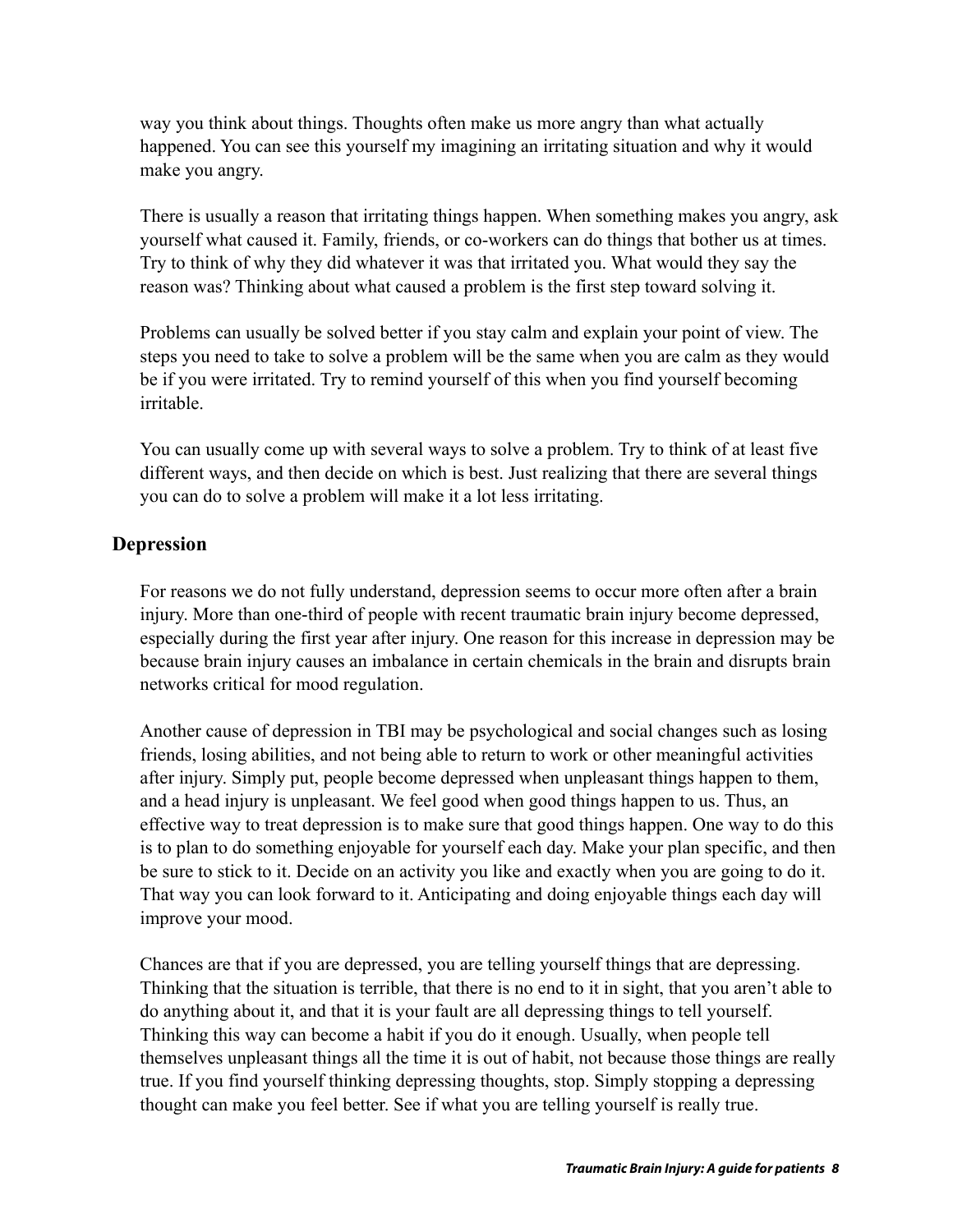#### **Memory problems**

Memory difficulties have several causes. The part of our brain that stores memories is called the temporal lobe. This is the part of the brain that is most likely to be bruised in a head injury. Some memory difficulties can be caused by the bruises, which is why you may not remember the accident very well. Like a black and blue mark on your arm or leg, these bruises will recover with time. Your memory will most likely improve as this happens. Most of the memory problems that patients notice after a head injury are not caused by bruising. They usually come from poor concentration and being tired. For you to remember something, you have to pay attention to it first. If you don't concentrate long enough, the information is never stored in your memory. Concentration problems are a normal part of recovering from a head injury and some memory trouble is a normal side effect of this. You will probably be able to concentrate and remember better when you get enough rest. Memory problems can be a sign that you are pushing yourself too hard. Writing important things down, using a pocket tape recorder, and asking for reminders are other excellent ways of coping with temporary memory difficulties. They will help recovery and not slow it down.

Of course, nobody's memory is perfect anyway. After a head injury, it can be easy to forget that we sometimes had trouble remembering things even before the accident. Some of the symptoms you notice may actually have nothing to do with your head injury. A list of common memory "problems" is shown below along with the percentage of people who experience each "symptom" even though they didn't have a head injury.

| "Symptom"                              | <b>Percentage</b> |
|----------------------------------------|-------------------|
| Forgets telephone numbers              | 58%               |
| Forgets people's names                 | 48%               |
| Forgets where car was parked           | 32%               |
| Loses car keys                         | 31%               |
| Forgets groceries                      | 28%               |
| Forgets reason for entering room       | 27%               |
| Forgets directions                     | 24%               |
| Forgets appointment dates              | 20%               |
| Forgets store locations in mall        | 20%               |
| Loses items around the house           | 17%               |
| Loses wallet or pocketbook             | 17%               |
| Forgets content of daily conversations | 17%               |

## **Things We Normally Forget**

Worrying about remembering things that you would normally forget can make your memory seem worse to you. If you can remember your memory problems, you probably don't have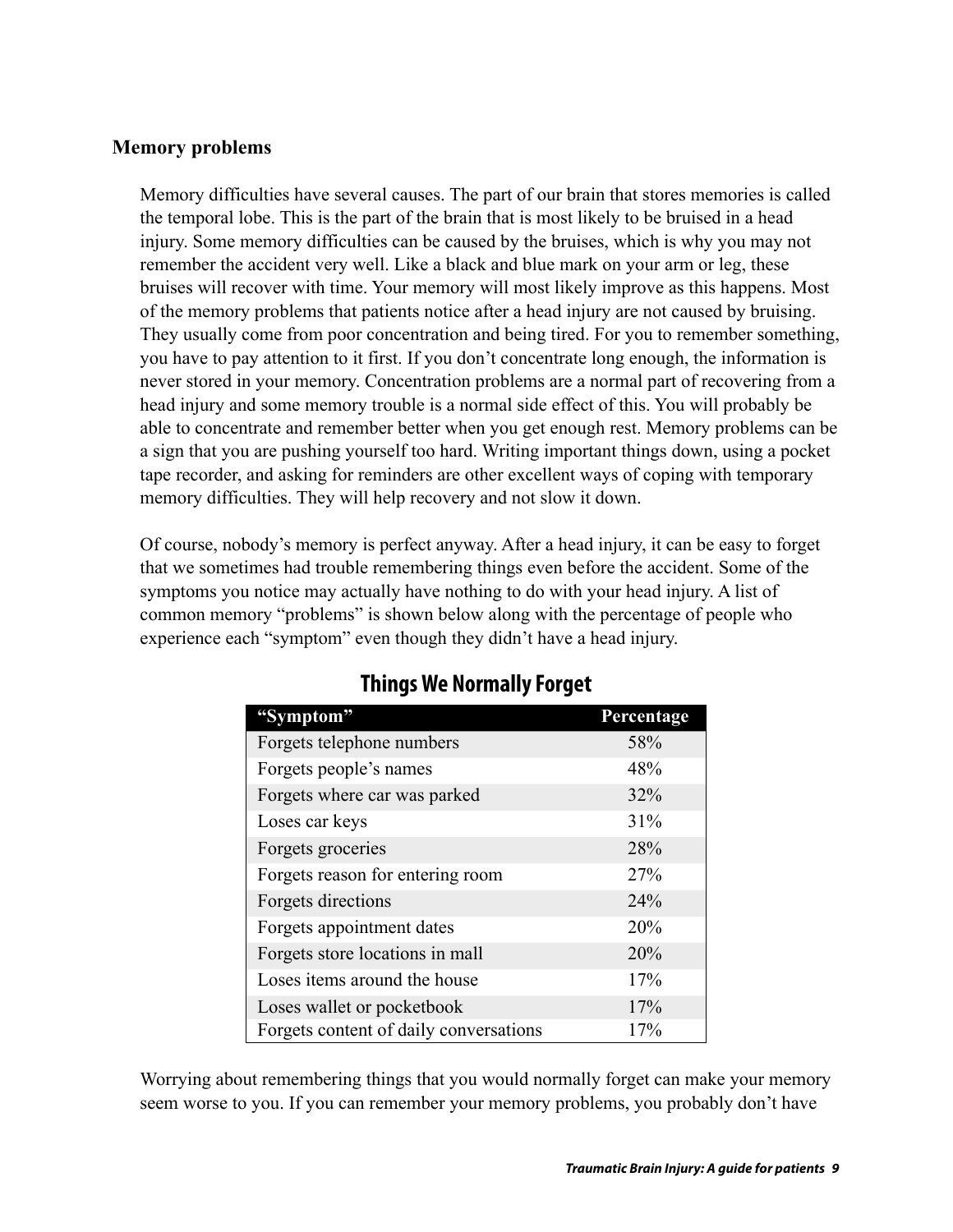much of a memory problem! People with serious memory difficulties are usually not upset by their symptoms. They don't remember that they have any memory trouble.

#### **Headaches**

Headaches are part of the normal recovery process, but that doesn't make them any less bothersome. Not only are they painful to experience, but frequent headaches can take a toll on you mentally and emotionally, and are a common cause of irritability and concentration problems following a head injury. This guide cannot replace the medical advice that you should get if you are bothered by headaches. Headaches can have many causes, and your doctor will want to diagnose the problem and prescribe medication that can help if you need it.

One of the most common causes of headaches after a head injury is stress or tension. This is usually the cause when the headaches start for the first time several weeks after the injury. These headaches mean that you are trying to do too much. They will probably disappear if you take a break and relax. Your workday, class schedule, or daily routine should be temporarily shortened if you continue to have headaches. Stress or worry cause tension headaches by increasing muscle tension in your neck or forehead. These muscles become tense and can stay tight without you realizing it, out of habit. They can become even tighter once a headache starts, because muscles automatically tense in reaction to pain. This muscle tension makes the headaches worse.

If you have tension headaches, relaxing your muscles can help. One way to do this is with a method called progressive muscle relaxation. Start by clenching your hand into a fist, as hard as you can. Notice how the muscle tension feels. Now relax your hand completely and notice the difference. Now clench both your hands as hard as you can and hold them that way for a moment or two before letting them relax completely. Notice the difference. Now continue to tense and relax more muscles groups by adding a different set each time: hands, arms, face, chest, stomach, buttocks, legs, feet. This method works best if you are lying on your back. Finally, tense all the muscles in your body at once as hard as you can, and then let them relax. At this point all your muscles will be very, very relaxed. Progressive muscle relaxation can help prevent tension headaches by relaxing your muscles. This works best if you practice it each day at about the same time for 5 minutes or so. But, be sure that you DO NOT use this technique while you are having a headache.

#### **Anxiety**

Worry about symptoms and problems at work is the main cause of anxiety for many patients. Anxiety should not be a problem for you if you understand that your symptoms are a normal part of recovery, get enough rest, and gradually increase your responsibilities at work. If you are anxious, chances are that you are telling yourself things that are making you that way. Usually, when people worry all the time it is out of habit, not because the things that they are telling themselves are really true. The steps you need to take to solve a problem will be the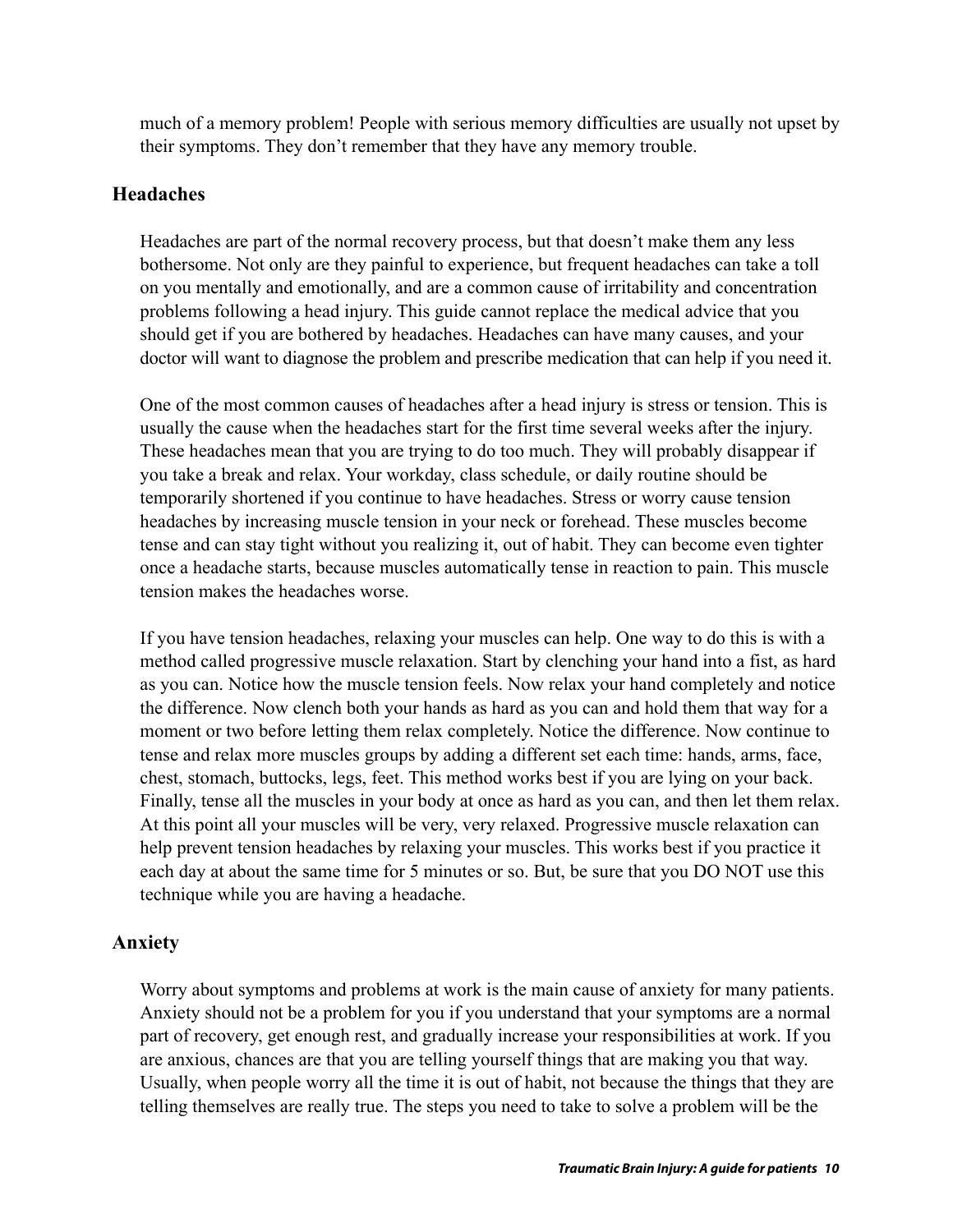same when you are calm as they would be if you were anxious. If you find yourself thinking anxious thoughts, stop. Simply stopping an anxious thought can make you feel better. See if what you are telling yourself is really true.

#### **Confusion and trouble thinking**

Many people feel uncertain, perplexed, or confused after a head injury. They find that their mind and feelings don't react in the ways they used to. They may fear that they are "going crazy." This is a normal reaction to a head injury. If you have these feelings, it is good to talk about them with someone you trust.

Trouble thinking is often a side effect of other symptoms. Concentration problems, being tired, headaches, and anxiety can all make it hard to think clearly. Like these other symptoms, trouble thinking is probably a sign that you are doing too much too soon.

#### **Dizziness, visual difficulties, and light sensitivity**

Dizziness and visual difficulties should be checked by your doctor. These symptoms usually go away by themselves in 3-6 months or less in most patients. If you find these symptoms troublesome, your doctor may want to prescribe medication for motion sickness, or eyeglasses. Some motion sickness medications are very effective for dizziness, but can make you drowsy or reduce your attention span as side effects.

You may notice some increased sensitivity to bright light or loud noise, particularly if you have headaches. Some increased sensitivity is normal after a head injury. But, scientific studies by neurosurgeons and neuropsychologists in New Zealand show that a person's actual sensitivity to light and noise has nothing to do with how much light and noise bother them. Paying attention to these symptoms makes them seem worse, because paying attention to a feeling seems to magnify or increase it. The less you think and worry about your symptoms, the faster they will usually go away.

## **Are there treatments for TBI?**

#### Research on treatment for TBI has

not come up with a single treatment

that is effective for all patients. Many people recover without any formal treatment. Usually, they get better rapidly in the first few days, and problems that linger may clear up in a few weeks. Some problems become more apparent as you return to your usual activities. For example, you may not realize that you get tired easily until you return to your usual activities. Even so, people usually get better after a head injury, not worse.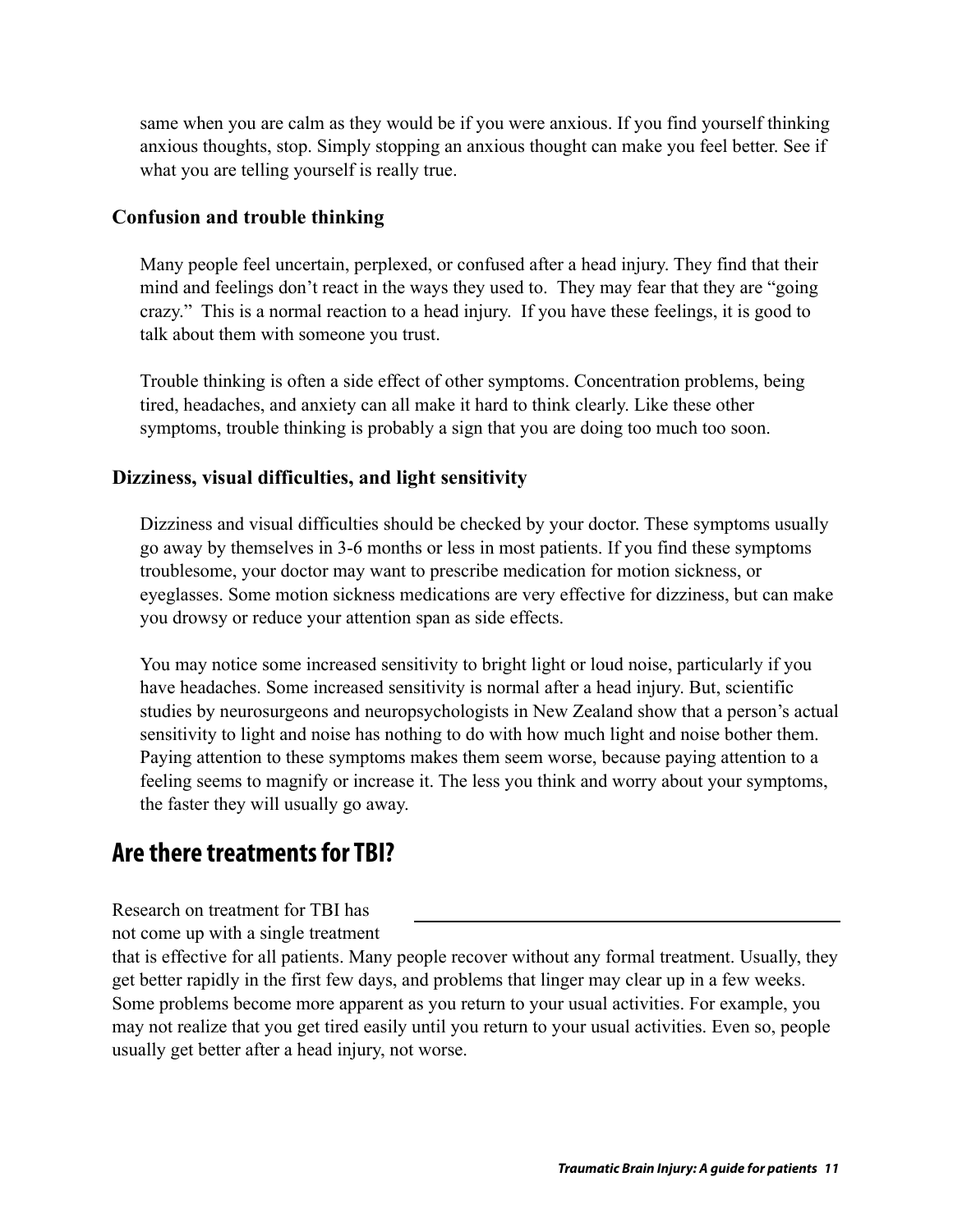Until recently, little more than acute medical treatment was provided for survivors of mild TBI. People were often discharged from emergency rooms without adequate follow-up. Today, however, rehabilitation programs are available to address cognitive retraining, psychosocial adjustment, communication and leisure skills, and vocational issues. With appropriate support and therapy, individuals with difficulties related to TBI can learn to overcome and compensate for their deficits, resulting in successful reintegration into their home and work environments.

# **Returning to school or work**

 would be unreasonable to expect yourself to immediately perform at the level you were functioning prior to your TBI. Instead, you should gradually resume responsibilities as you are able. Slowly Returning to school or work is often one of the most difficult phases of recovery from brain injury. This is because a number of TBI symptoms can interfere with your ability to manage the demands of work and school environments. For example, concentration difficulties and memory problems may affect your capacity to learn new things in school. Or fatigue may limit your ability to effectively handle work responsibilities throughout the day. One important thing to keep in mind when attempting to return to work or school is that the process will be gradual. It increase your workload and hours when you feel fully equipped to handle such increases.

When returning to school, be sure to find out what special help and accommodations are available to you. You may be eligible for extra test-taking time, help with note taking, etc. A visit to your school's "student services" or "disability services" office will help you determine the resources available and how to obtain them.

### **Some general advice to aid recovery:**

- Cut back on work and duties. Gradual resume activities as you are able.
- Get plenty of rest. Aim for 8 hours per night and take naps as needed.
- Stay away from alcohol and non-prescribed drugs. Your brain will not deal with alcohol and drugs in the normal way.
- Simplify your life and activities. Try to follow a consistent daily routine.
- Write things down and ask for reminders.
- Do one thing at a time.
- Decrease distractions as much as possible while attending to a task.
- Eat healthy food and try to exercise regularly.